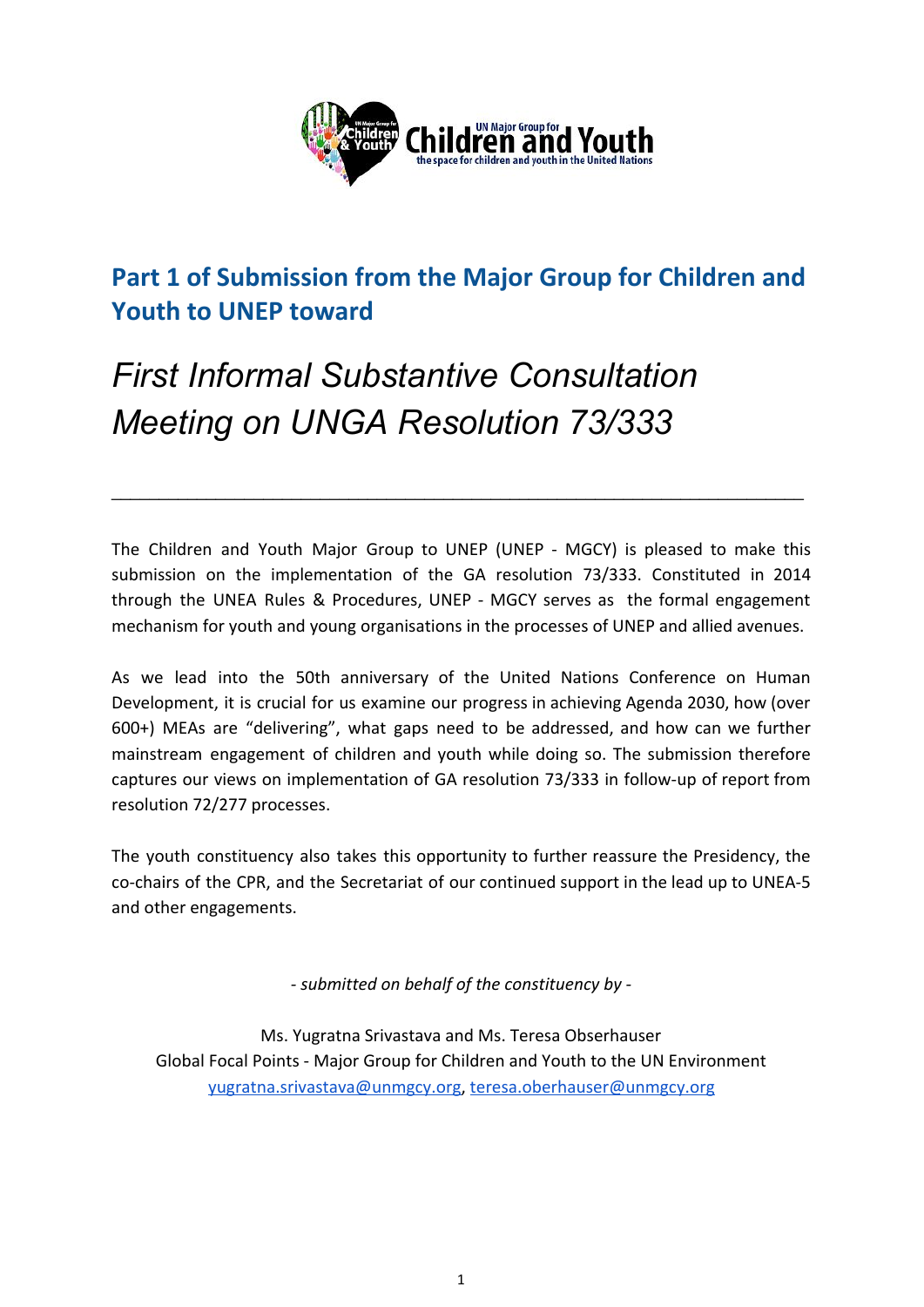#### **General comments**

As we move toward UNEA-5 and Stockholm+50, there are four key areas we want to draw focus on.

- The political declaration mandated for UNEA-5, the follow-up to GA res 73/333 and the Stockholm+50 process need to be addressed in conjunction and not on different tracks
- Focus must be laid on how to increase the relevance of the UNEP system as a whole. Work of UNEP, including UNEA needs to be communicated better to the external audience - both to advance the focus on pertinent issues and to also increase further standing of UNEP within the common public
- Mainstreaming MEAs of UNEP and stakeholder groups associated with them needs to be a key priority, both in the lead-up to Stockholm+50 and when consolidating instruments as part of the GA res 73/333 implementation
- In light of COVID 19, with several of international negotiations postponed including those under auspices of UNEP, such as the BRS COP, the SAICM meeting, etc, - we underscore the importance of keeping all options on table for UNEA-5, including its postponement to a more suitable date during 2021. An inclusive and participatory UNEA is foundational toward the success of UNEP and its custodian institutions.

#### **On engagement with Major Groups and Stakeholder constituencies :**

- MGCY supports expanding the outreach to bring a diverse range of groups on the table, however, this outreach and engagement need to be done together with the right-holder Major Groups and Stakeholders, which should have early and structured engagement in the lead-up to and at the Stockholm+50 commemoration
- This includes suggestions such as hosting a large MGOS Forum (similar to ones in UNEA) in lead-up to Stockholm+50, providing space for regional and thematic consultations self-organised by constituencies, including virtual ones
- Engagement of different actors needs to be inclusive and right-based by design, and not by chance, so the government of Sweden and Kenya must work together with MGS to step up support and their involvement

#### **On youth engagement:**

- MGCY, through its diverse range of member organisations, proposed to take lead on developing a consolidation of environmental laws and policies (both national and intergovernmental in nature) that focus on children and youth issues
- Specifically on Stockholm+50, we are committed to hosting youth preparatory event before the main event and consultations (including virtual) in the lead-up
- We further advocate for evolving narrative of engagement of young people from just being a stakeholder group, to being agents of change and the group that needs to be empowered and included in the implementation process early and in a structured way.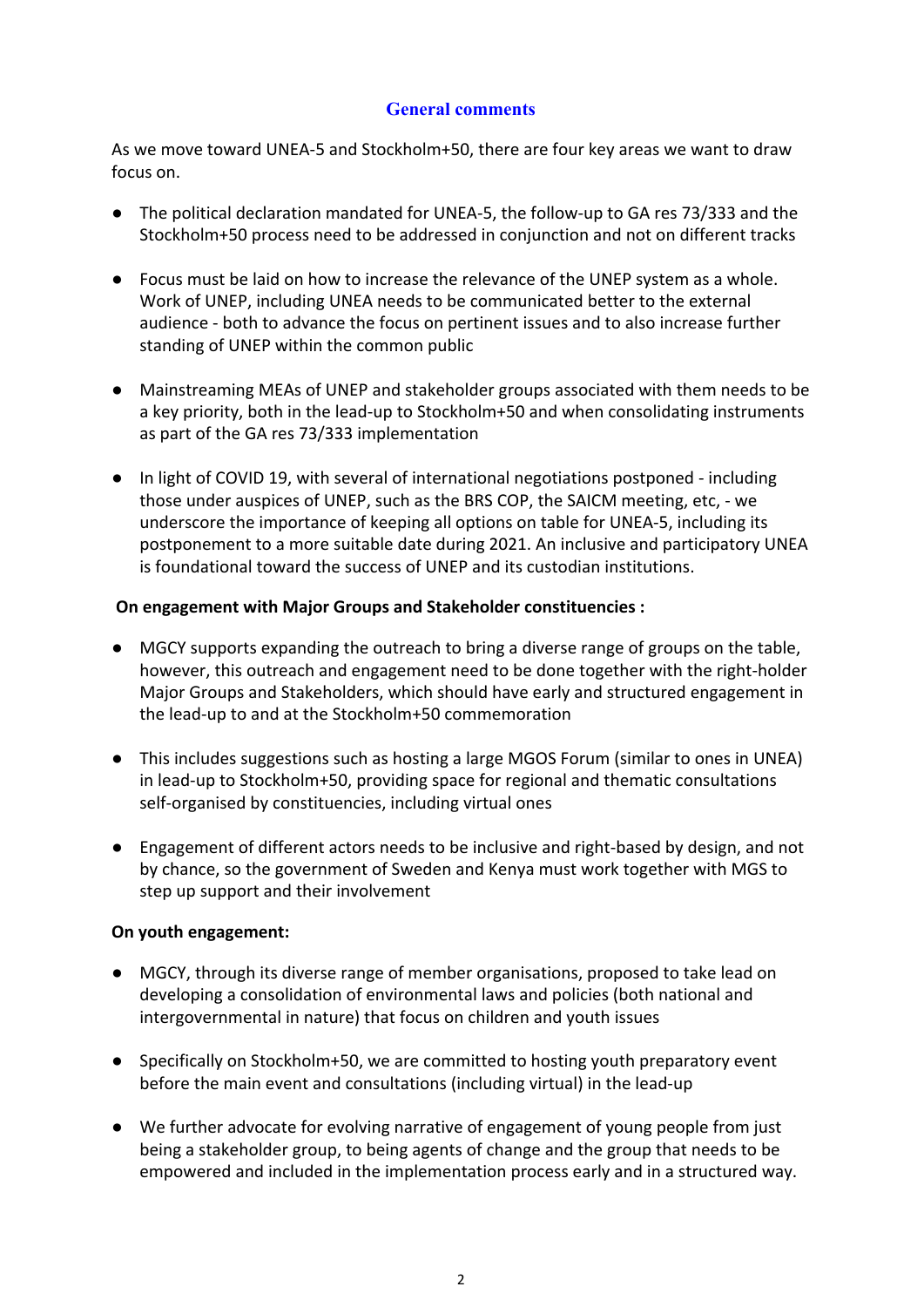#### **RESPONSES TO QUESTIONNAIRE**

#### **I. Guiding questions concerning the preparatory process**

#### **1. The outcome reads: "Forward these recommendations to UNEA for its consideration".**

- a. *Under which agenda item should UNEA 5 consider these recommendations?*
- b. *One option being under the inclusion in the already established item 5 of the provisional agenda entitled "International environmental policy and governance issues" or by recommending the establishment of a new item?*

UNEP-MGCY welcomes that this important topic is receiving increased attention by UNEP and the member states. We suggest that recommendations are best to be handled under a **separate agenda item**, especially due to their interlinkages with a.o. topics like education, decision making, and youth engagement which are not addressed directly within scope of "policy and governance issues" in the current provisional agenda. Item 5 already has lot of issues presented by member states for consideration under it, therefore it would be best to distinct consideration on this.

#### **2. The outcome mandates: "to prepare, at its fifth session (…) a political declaration (…):**

a. *What level of detail should a text have in order to be considered by UNEA 5?*

Final iteration, or penultimate, must be finalised before the OECPR. The OCEPR could be used to work through another round, while UNEA 5 should focus most on ministerial consensus and any final edits that might be needed.

b. *When should the "preparation of a political declaration" begin and what should be the recommended format, leadership and timeline of the preparatory process before UNEA 5?*

The processes should begin in 2020 and contain a first draft (or elements of draft) presented to the Co-Chairs and Secretariat before the bureau meeting at the end of Q2 of 2020. The stakeholder online consultation and conferences (still tbd) which will take place in parallel to the Bureau meeting in June 2020 in Oslo, provides a meaningful setting to gather meaningful input from the Major Groups and Other Stakeholders (given that participation of a large number of CSO representatives is anticipated at Oslo). The updated version of the draft political declaration can then be presented to the CPR after the summer break and followed by an online consultation with the Major Groups and Other Stakeholders. The consultations should be "lead" by the UNEP Secretariat, UNEA 5 Presidency and co-chairs of CPR.

c. *How can accredited stakeholders be involved, and member States without representation in Nairobi participate, in the process?*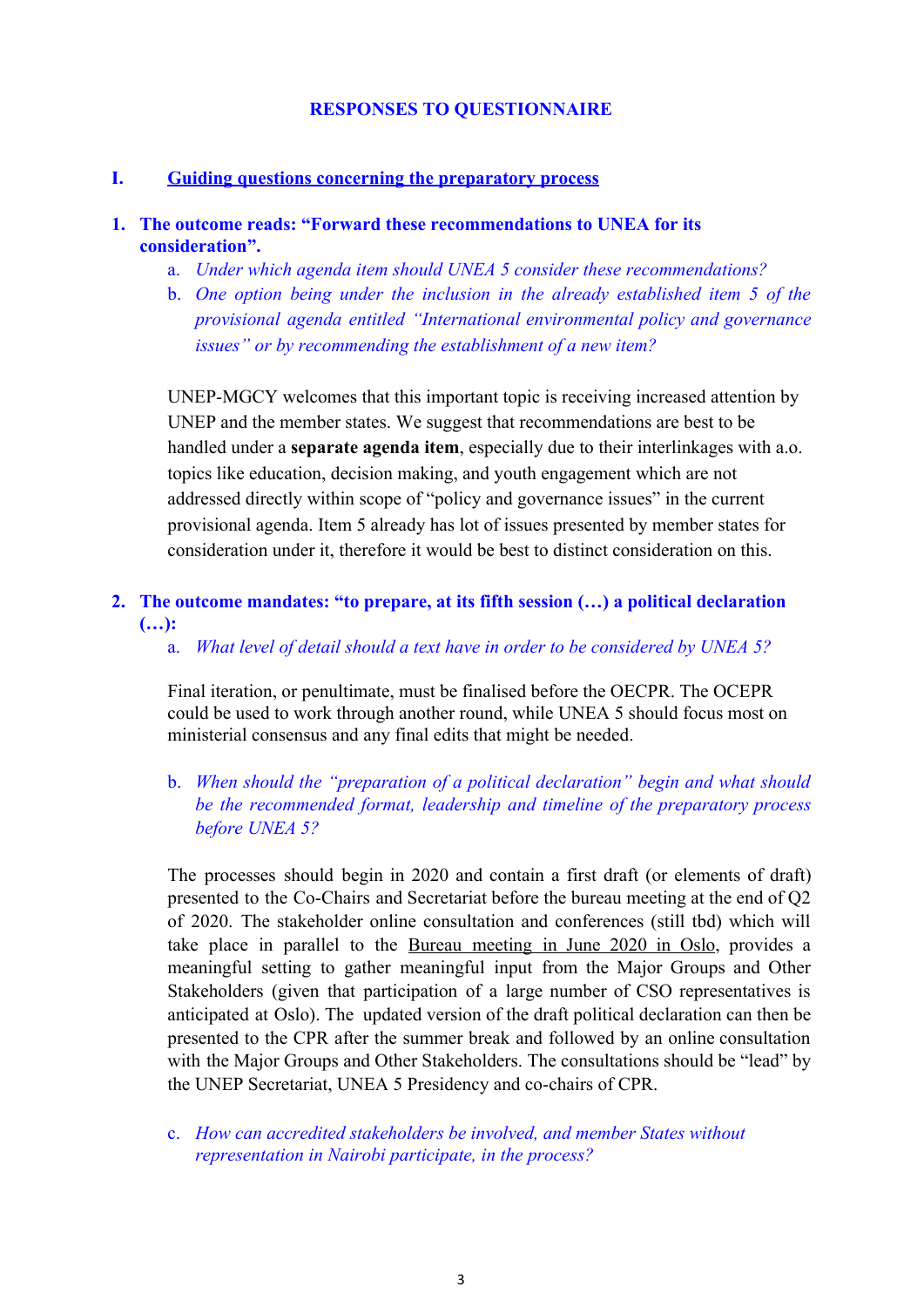It is crucial to involve all Major Groups of Stakeholders; specifically the youth and Indigenous peoples representatives in the processes. This includes not only the negotiations at UNEA-5 but all preparatory steps, and also goes beyond accredited stakeholders (given that a lot of groups, including Fridays for Future are informal groups).

We should look into avenues from now until UNEA-5 that could provide space for consultations -

- Bureau meeting in Oslo, June 2020
- UNEP Regional Coordination Meetings (RCMs) of CSOs which are organised in 5 regions with support from respective regional office of UNEP
- Holding informal dialogues / consultative sessions at events such as Regional Climate Weeks, Oceans Conference June 2020, CBD14, etc.
- Youth constituency would be willing to consult children and youth representatives on their views a
- The above "in-person" consultations should be further compounded with online consultations (such as this one). It is important that these consultations are broadcasted within the MGOS and member states.
- Finally, a **"paper-smart" portal** should be developed for tracking this process that could have all submissions and related documents at one place. A good example is the portal of the UNEP Marine Litter and Microplastics ad hoc Working Group -<https://papersmart.unon.org/resolution/adhoc-oeeg>

#### **II. Guiding questions related to the a "United Nations high-level meeting […] in the context of the context of the commemoration of the creation of UNEP**

- **3. The outcome speaks about "a United Nations high-level meeting, subject to voluntary funding, in the context of the commemoration of the creation of the United Nations Environment Programme by the United Nations Conference on the Human Environment (…)".**
	- *a. What is meant by "a United Nations high-level meeting, subject to voluntary funding, in the context of the commemoration of the creation of the United Nations Environment Programme by the United Nations Conference on the Human Environment"?*

The youth constituency highlights the text in this paragraph can have multiple interpretations of this. To our understanding, this High-level meeting would be convened during the commemoration, and 50 year anniversary of the United Nations Conference on the Human Environment ("Stockholm+50"). This High Level meeting would be a convening of the Heads of States and representatives from MGOS, and would form a key part of Stockholm+50. The mandate of this special meeting would be to consider elements from the 73/333 outcomes, and to further link these with broader picture. The meeting should provide for **strong youth representation,** and representation of marginalised groups as well.

In addition to this, MGCY has conducted a few internal consultations on how the anniversary can become a meaningful conference. Youth constituency expresses concern over the fact that commemoration events often tend to deliver less substantial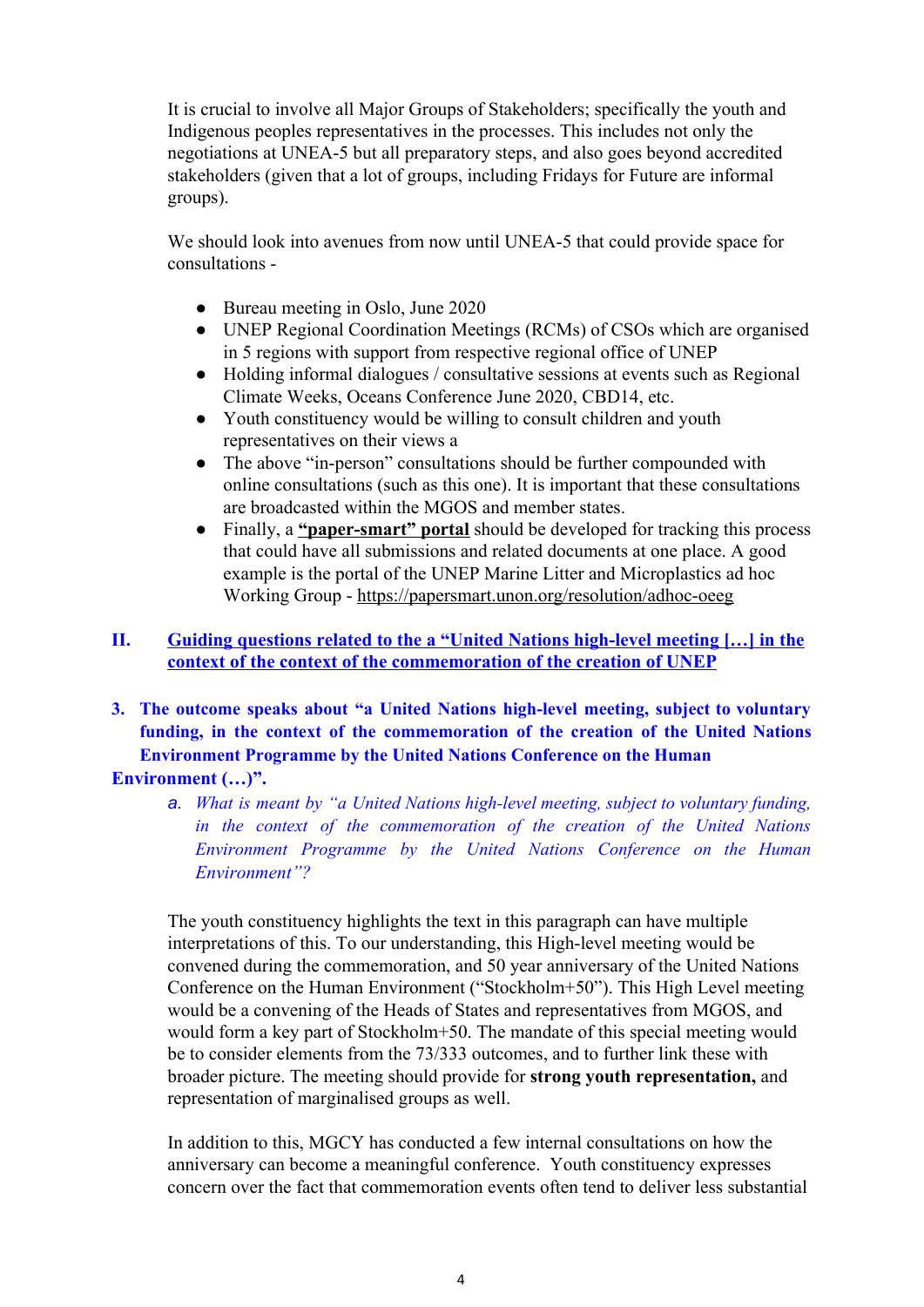outcomes. We, therefore, appreciate the interpretation of the conference as a milestone to also consider the shortcomings. We urge the member states to use the remaining time to prepare a substantial draft outcome document and then use the conference for the development of practical solutions in commemoration of how in 1972 a concrete Action Plan was developed which was way ahead of its time. Core of the pledges to strengthen multilateral environmental agreements should be the effort to align all existing framework and to provide consistent and comprehensive cooperation.

### *b. Who is expected to convene the UN high-level meeting? What should its format be?*

Our understanding is that this "UN High-Level meeting" would be convened within the auspices of the commemoration. Ideally, the convening of this meeting should be led by UNEP in partnership with the host government(s) convening the commemoration, and the Presidency of UNEA. Several elements can only be determined as we progress, depending on -

- When and where UNEA 6 takes place, and who is the Presidency.
- As per options presented by Sweden in the latest submission on Stockholm+50, there is also an option of holding a special session of UNEA to mark the commemoration.

However, the youth constituency believes that it is abundantly clear that the UNEP Secretariat should play a major role in its convening.

Regarding the format, it depends again very much on the format of the commemoration itself, however to as initial views - the youth constituency suggests that -

- It should be at least 2 days in duration
- It should produce an inter-governmental outcome relevant to, or key towards, the outcome of the broader commemoration convening
- It should be done in mix of plenary, and breakout sessions
- It should further provide spaces for MGOS activities, events, and spaces for representation
- Youth constituency would be very much willing to support youth engagement and participation at such a meeting.

### **III. Guiding questions regarding the content of the political declaration and the support by the UNEP Secretariat**

**4. The outcome also signals that the objective of the political declaration is "with a view to strengthening the implementation of international environmental law and international environmental governance, in line with paragraph 88 of the outcome document of the United Nations Conference on Sustainable Development, entitled**

**´The future we want'".**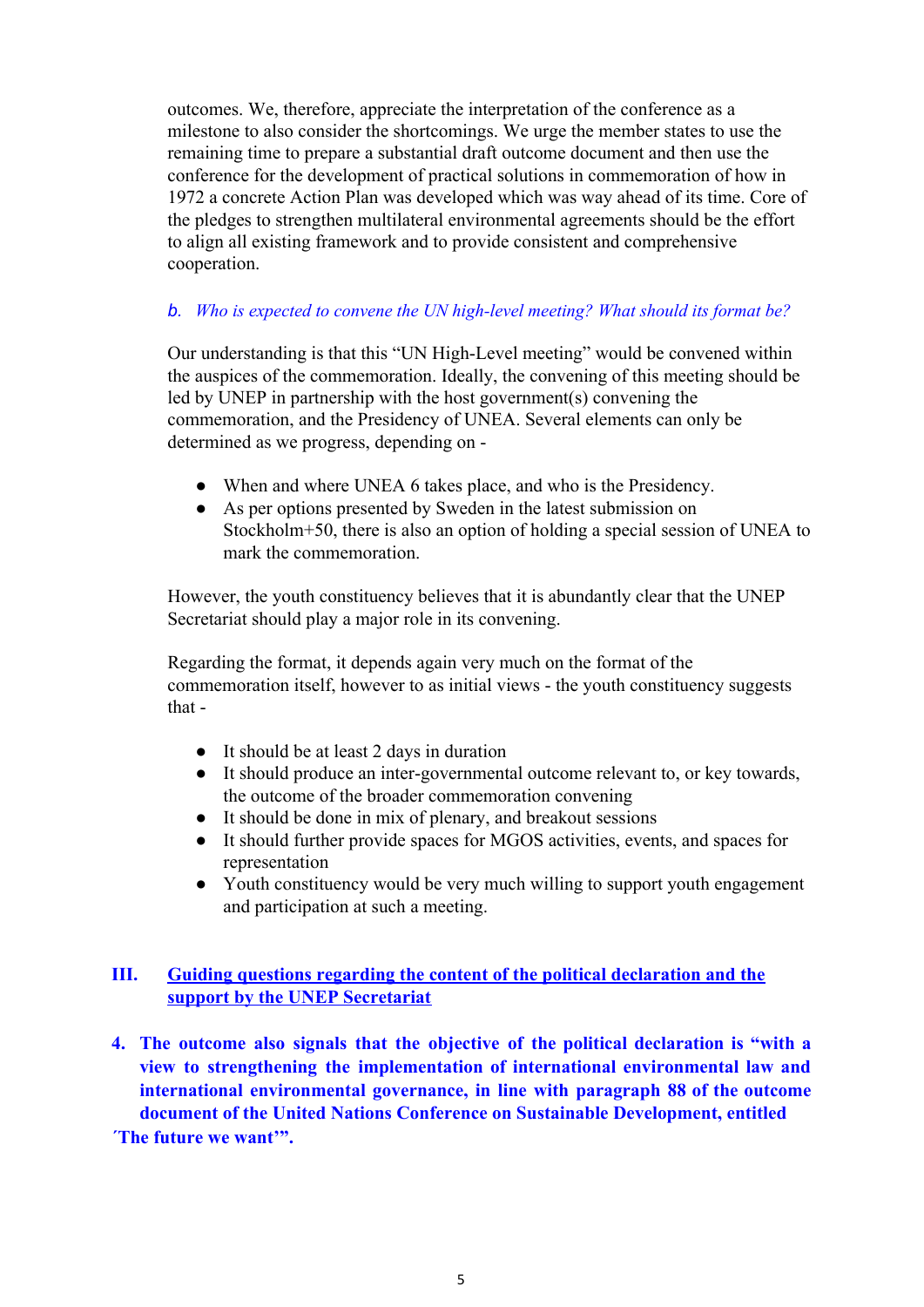*a. what 'elements' or 'building blocks' in the objectives guiding the recommendations and in the substantive recommendations contained in the Annex to Resolution 73/333 could be identified for inclusion in the political declaration to achieve the overall objective of "strengthening the implementation of international environmental law and international environmental governance, in line with paragraph 88 of the outcome document of the United Nations Conference on Sustainable Development"?*

Most important elements are: upholding existing obligations and commitments; strengthening of implementation along with enforcement policies and processes; and supporting the full implementation of the 2030 Agenda as relates to IELL, and mainstreaming youth engagement. The Declaration should identify and commit to taking specific actions to improve and strengthen what is being done in regards to each of these objectives.

- *b. How should the political declaration relate to the five objectives guiding the recommendations and to the thirteen substantive recommendations of the ad-hoc open-ended working group established pursuant to UN General Assembly resolution 72/277 and endorsed in UN General Assembly resolution 73/333?*
- The declaration should enhance the implementation of existing obligations and commitments under international environmental law by establishing a comprehensive action plan outlining means and mechanisms that member states are asked to engage in. Furthermore, the action plan should develop clear cooperation and support mechanisms allowing a joint approach of member states. Cooperation on NDCs in the framework of UNFCCC has provided interesting lessons learned on effective cooperation mechanisms to support the implementation on the national level.
- The declaration should recognize the important role of discussing the principles of international environmental law. This can be enhanced through regular opportunities to discuss the implementation of the declaration among member states but also with civil society in order to allow for collective learning and ownership.
- The declaration should promote policy coherence across environmental instruments at all relevant levels, identify and address implementation challenges. To this end the cooperation with a variety of multilateral organisations should be encouraged in order to tackle cross-cutting issues from an interdisciplinary perspective. This cooperation should also be used to access the expertise of the different organisations and thereby support member states with scientific knowledge.
- The declaration should stress upon the need to ratify existing Multilateral Environmental Agreements and effectively implement them. In order to achieve this objective the declaration should refer to as many environmental agreements as possible and thereby summarize them in one overarching declaration.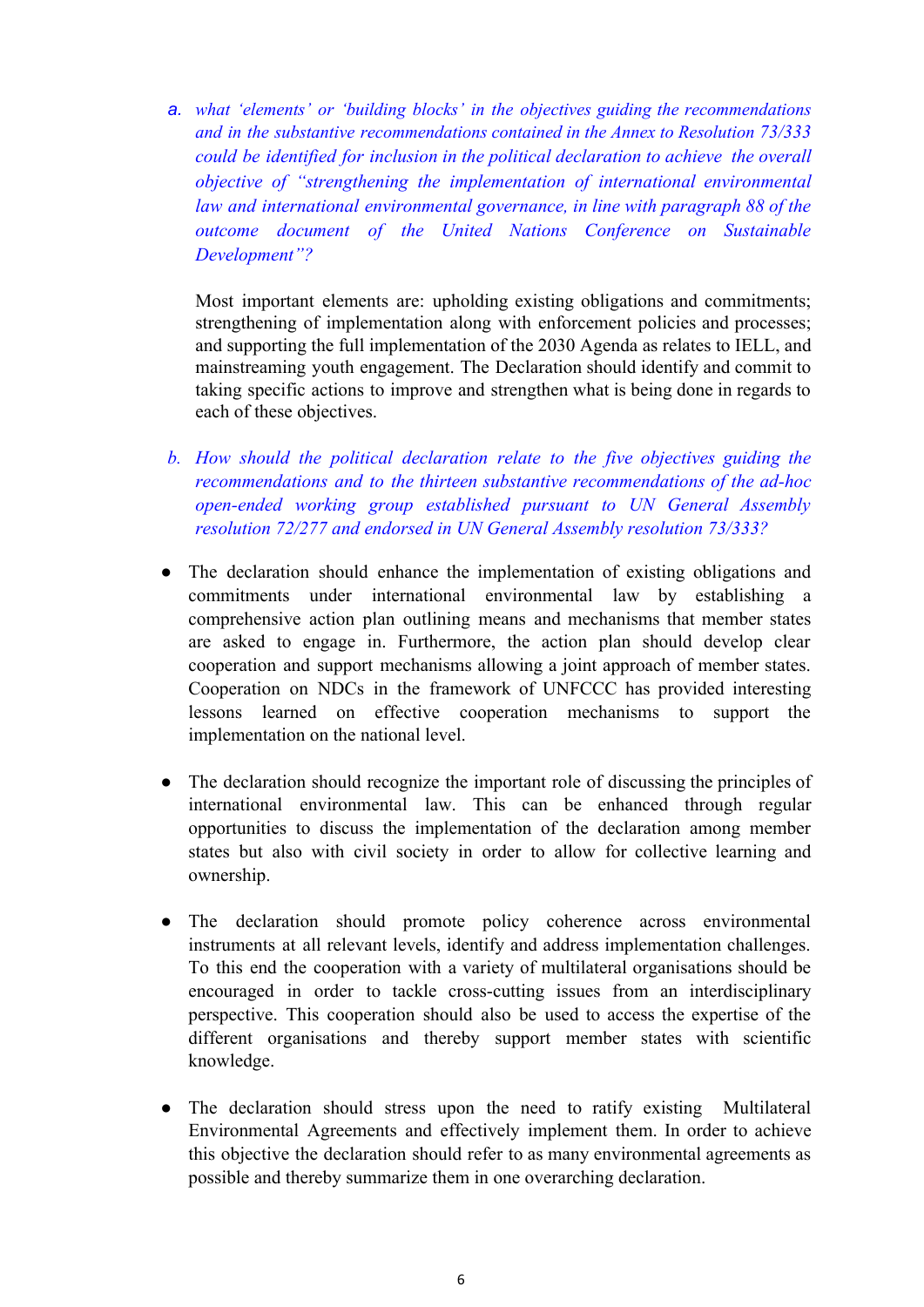- The declaration should encourage the **active and meaningful engagement of all relevant stakeholders at all levels** in the different fora related to the implementation of international environmental law and environment-related instruments. Specifically important is the involvement of civil society in order to create societal support within member states. Stakeholder involvement, however, should contain as many active elements as possible and encourage dialogue with the member states during formal negotiations and informal events.
- Furthermore, we would like to emphasize that Major Groups are often represented by volunteers, especially when considering the composition of the Major Group of Children and Youth. Funding is therefore crucial in order to provide accessibility of the events to different social backgrounds and specifically representatives from the Global South.
- *c. Should there be a substantive connection between the political declaration and the commemoration of the creation of the United Nations Environment Programme by the United Nations Conference on the Human Environment?*

Yes, the youth constituencies believe that this substantive linkage is key. Linkages must also be explored toward HLPF and other collective avenues.

*d. How should the political declaration be in line with paragraph 88 of the outcome document of the United Nations Conference on Sustainable Development?*

The declaration should focus on ...

- addressing issues connected to trans-border environmental pollution
- structural and strategic transition to renewable energies
- translation of international agreements into national plans and legal implementation
- global waste avoidance strategies
- creating a legal framework making circular economy mandatory
- the abolishment of hazardous substances and toxic waste
- management and restoration of water cycles
- recycling and reuse management systems
- green entrepreneurship
- effective technology transfer
- simplify approbation processus on finance for local projects
- and finally but importantly, build upon and strengthen the role for CSOs and youth that the 1972 conference had mandated.

#### *e. What kind of inputs should the Secretariat prepare in order to best assist member States in the preparation of the political declaration?*

- *●* A guidance note detailing timeline of the events, and key documents. We reiterate our suggestion on having a paper-smart portal for this.
- *●* Secretariat should consider holding informal briefings at different avenues, in addition to formal negotiations or consultations to further gauge understanding